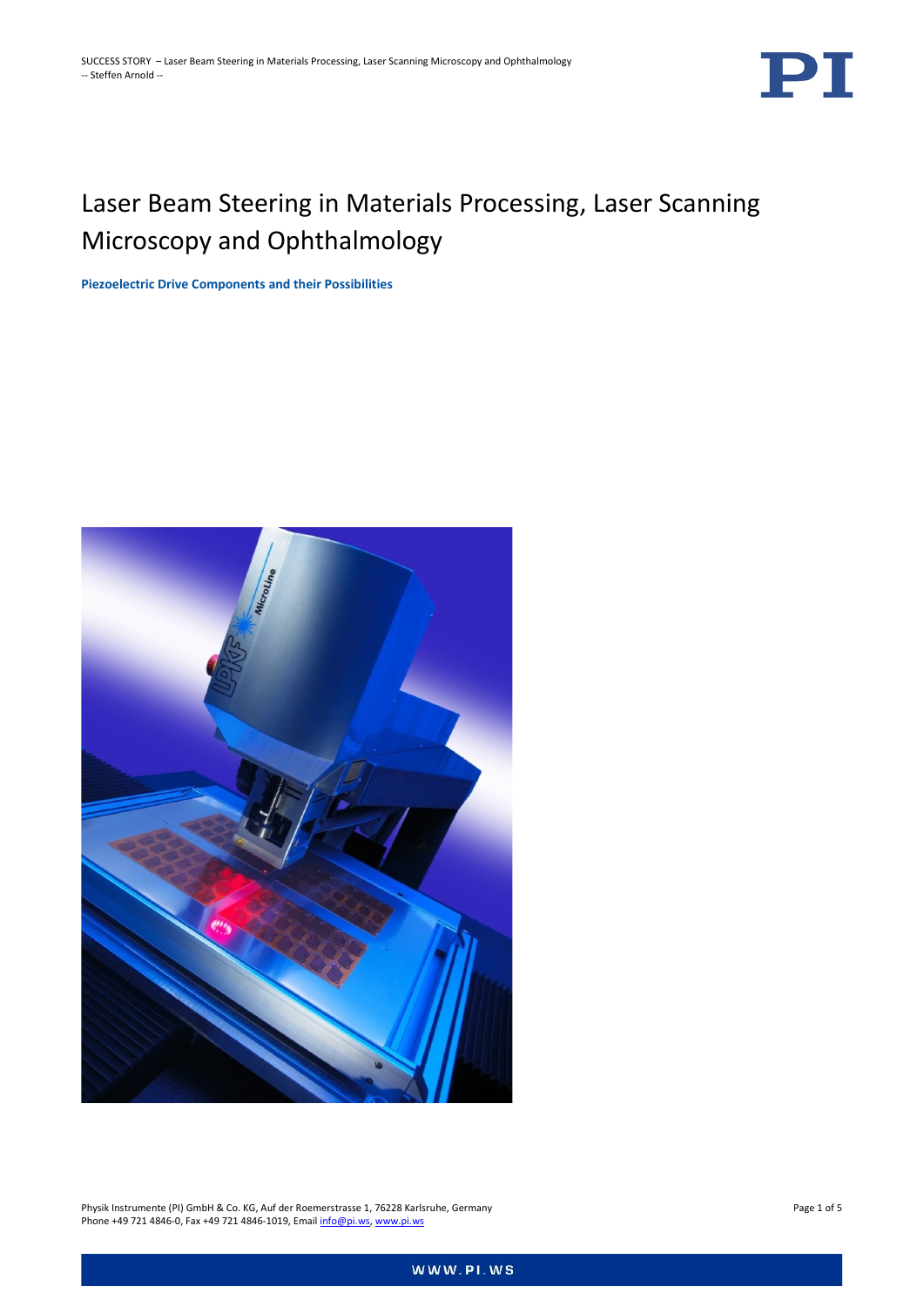

Lasers are versatile tools. Nowadays, they are just as indispensable in materials processing as in eye surgery or super high resolution microscopy. The different areas of application have similarities, however, since a precise positioning of the laser beam is always crucial. At the same time, this laser beam steering and focusing also requires the drive systems used to be dynamic, reliable and compactly dimensioned, in order to allow simple integration in applications. It is therefore hardly surprising that piezoelectric drive components often have no serious alternative for laser beam steering.

Actuators exploiting this piezo effect move with resolutions in the sub-nanometer range and response times below one millisecond, which makes dynamic operation with scanning frequencies of up to one thousand hertz possible. The motion is based on crystalline solid state effects and so there are no rotating or friction-producing mechanical components. Piezo actuators are maintenance-free, because they have no moving parts in the conventional sense. This allows motions to be carried out in the subnanometer range at high velocity.



<span id="page-1-0"></span>Fig. 1 Highly dynamic, piezo-drive tip/tilt platform with two orthogonal axes and optic deflection angles of up to 20 mrad. Up to four piezo actuators are directly coupled with the moving platform. The length of the actuators determines the tip/tilt angle range; the system is therefore scalable (Image: PI)

<span id="page-1-1"></span>Moreover, piezo actuators dissipate no power in static operation, since electrically they act as capacitive loads. It is therefore no wonder that the compact, piezo-based positioning systems [\(Fig. 1\)](#page-1-0) of PI (Physik Instrumente) are the means of choice today in many laser control applications. In addition, the analog or digital controllers adapted to the particular positioning system allow simple integration into the application.

A significant advantage of digital controllers is that all motion parameters can be specifically influenced using algorithms. This increases precision and dynamics with simultaneous high ease of use. Piezoelectric drive and positioning systems thus offer interesting possibilities for laser beam steering, especially since the sensors necessary for high-precision positioning are also included in the product range of PI.

### Precision Solutions for Materials Processing

Typical applications for materials processing via laser beam are found in electronics manufacturing, e.g. the production of templates that are used for coating PCB's with solder paste [\(Fig. 2\)](#page-1-1).



Fig. 2 PKF MicroLine series for professional laser processing of circuit carriers and printed circuit board. (Image: LPKF Laser & Electronics AG)

Physik Instrumente (PI) GmbH & Co. KG, Auf der Roemerstrasse 1, 76228 Karlsruhe, Germany Page 2 of 5 Phone +49 721 4846-0, Fax +49 721 4846-1019, Emai[l info@pi.ws,](mailto:info@pi.ws) [www.pi.ws](http://www.pi.ws/)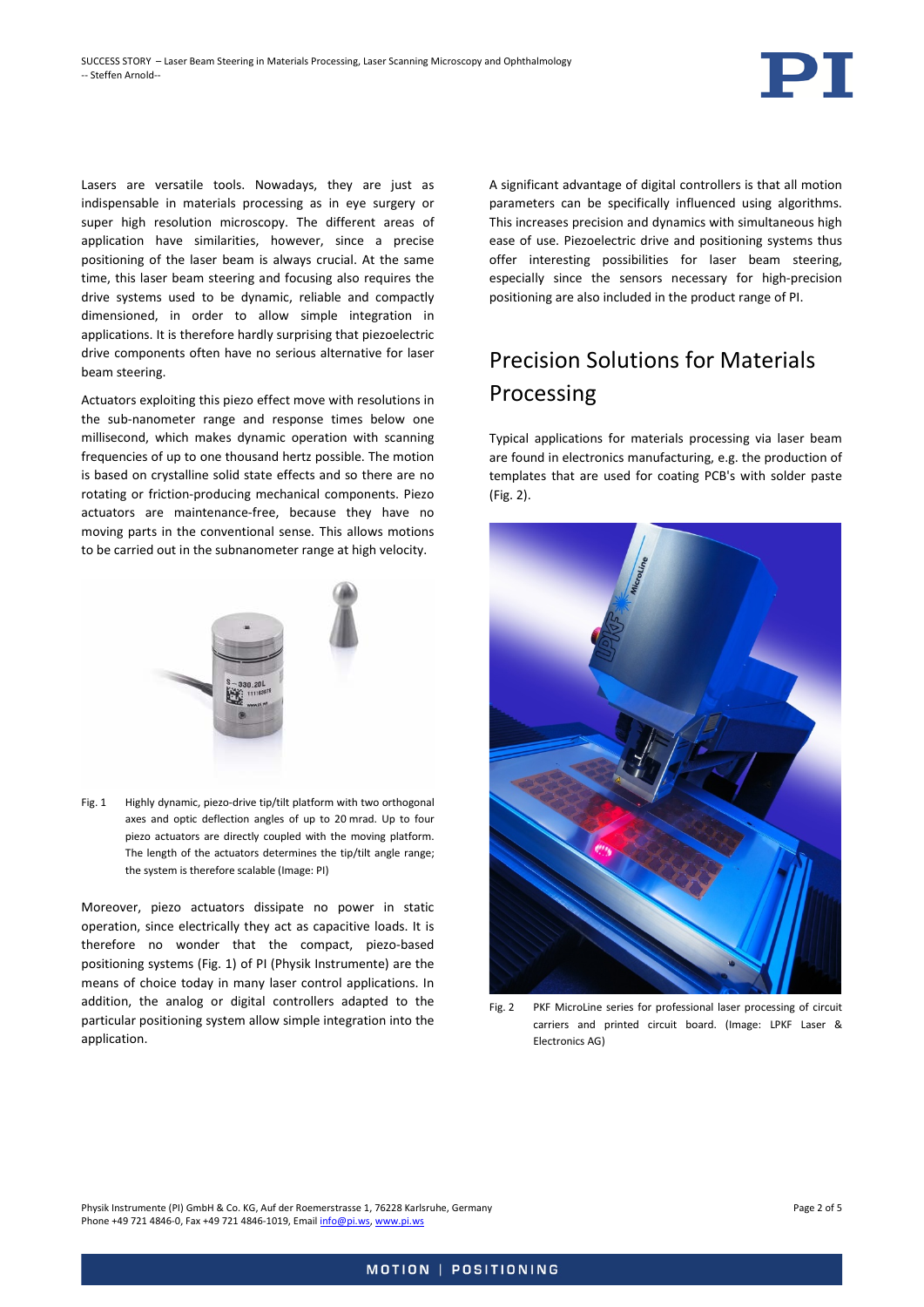

The requirements here are high; the material must be removed very precisely with exactly defined edges. High throughputs are also obligatory.

Common deflection techniques for the laser beam, such as the galvanometer scanners that are based on the induction principle, are suitable for such high-precision applications in principle, but also have disadvantages. In order to be able to position in two axes, two systems have to be switched in succession, in other words stacked. This results in different pivot points and the space requirement is relatively large. Piezo-driven tip/tilt platforms or tip/tilt mirror systems are the better alternative here since they not only offer the required accuracy but high accelerations and a great dynamic bandwidth at the same time as well.



Fig. 3 In parallel kinematics systems all actuators act directly on the same platform; basic design with three actuators (Image: PI)

In the case of tip/tilt mirror systems and piezo-based scanning platforms with several motion axes, piezo drives are used in parallel kinematics positioning systems [\(Fig. 3\)](#page-2-0). This structure has various advantages over serial systems: for example, there is only one moving platform with a common pivot point, the dynamics are higher and the size is smaller. In addition, the systems can achieve a higher accuracy than can be realized by switching two single-axis systems in succession – which is usually the case with galvanoscanners, for example.

Integrated high-resolution position sensors ensure high linearity values of better than 0.25 % over the full travel range and a repeatability of typically 5 urad, which corresponds to roughly 0.3 millidegrees.

#### Laser Scanning Applications in Super Resolution Microscopy

In laser scanning microscopy, the laser beam also has to be positioned and focused to excite fluorescence in the sample. While the precision of galvanoscanners certainly suffices for confocal methods in most cases, this solution may reach its limits in the field of super resolution microscopy [\(Fig. 4\)](#page-2-1).

Here there are higher requirements for accuracy with resolutions of around 10 nm with simultaneous high dynamics. Piezo-driven tip/tilt mirrors and platforms [\(Fig. 1\)](#page-1-0) demonstrate their advantages again here.

<span id="page-2-0"></span>

<span id="page-2-1"></span>Fig. 4 Super-resolution laser scanning microscopy (Image: PI)

Physik Instrumente (PI) GmbH & Co. KG, Auf der Roemerstrasse 1, 76228 Karlsruhe, Germany Page 3 of 5 Phone +49 721 4846-0, Fax +49 721 4846-1019, Emai[l info@pi.ws,](mailto:info@pi.ws) [www.pi.ws](http://www.pi.ws/)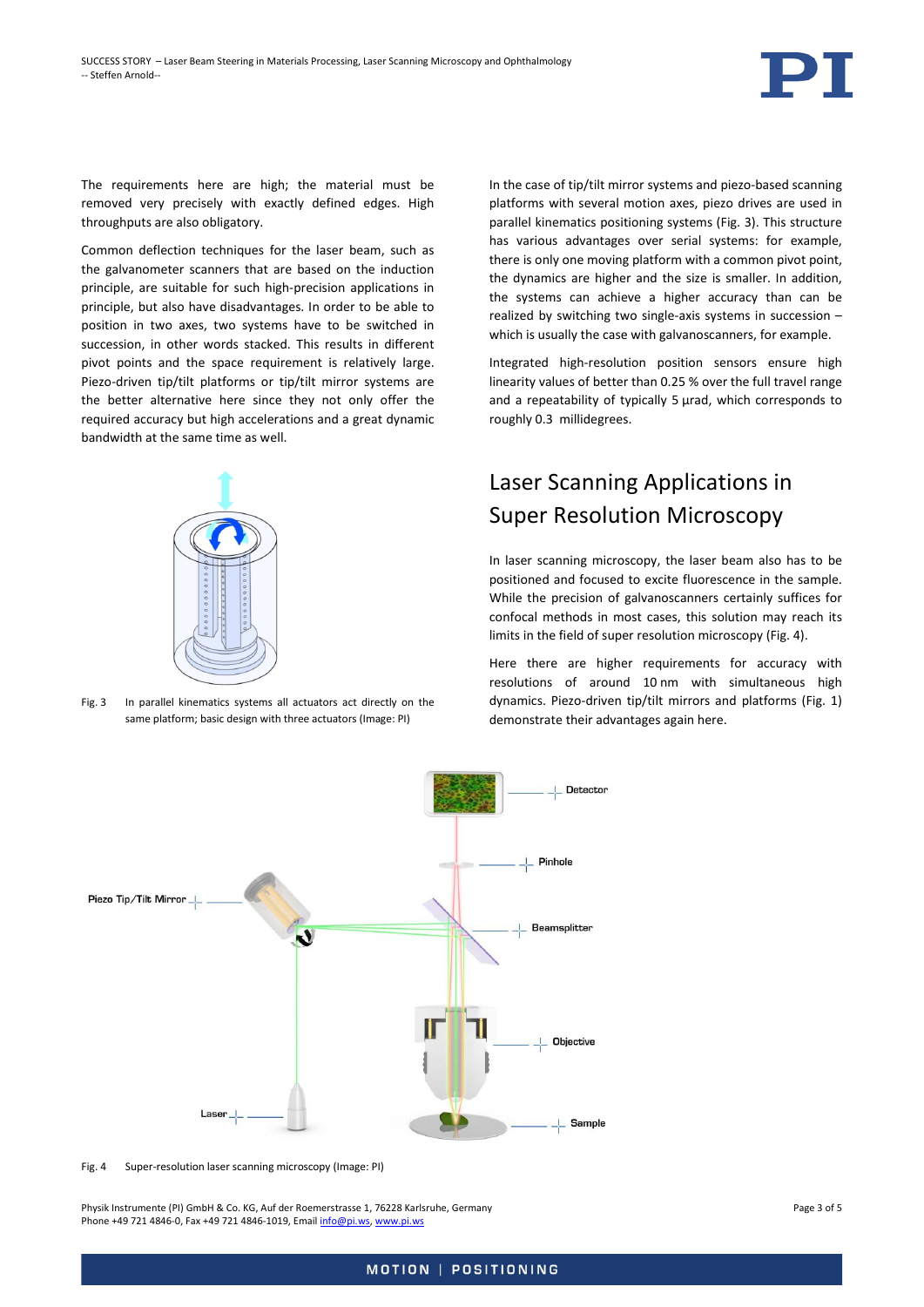

The S-334 tip/tilt platforms and scanners [\(Fig. 5\)](#page-3-0), for example, allow highly dynamic and precise tip/tilt motions of the top platform in two orthogonal axes with a common pivot point.



<span id="page-3-0"></span>Fig. 5 The piezo-driven tip/tilt platforms are available with tilting angles of up to 3°, which are each offered with position sensors for closed-loop operation or without sensors as fast scanners (Image: PI)

The frictionless piezo drives and flexure guides allow higher accelerations than conventional drives and offer scanning frequencies of over 100 Hz over tip/tilt angle ranges of up to 3° in position control. The E-616 is a controller specially developed for piezo tip/tilt mirrors that combines the functions of a multi-channel controller and amplifier.

A coordinate transformation can be carried out via its internal hardware so that control is possible in direct proportion to the deflection angle.

## Piezo Ultrasonic Drives for Laser Beam Steering

Precise laser beam steering and focusing is also an important topic in medical technology. This makes it possible, for example, to correct ametropia in up to high diopter ranges thanks to refractive operation techniques.

For this purpose, the shape of the cornea is modeled in the optical axis by removing small cornea particles with laser beams so that the resulting refractive power of the cornea (epithelium) matches the length of the eyeball again [\(Fig.](#page-3-1)  [6\)](#page-3-1).The previously described tip/tilt mirror systems have a wide-ranging application area here as well.

The ceramic PILine® ultrasonic motors also open up interesting possibilities for laser beam steering. They are characterized by extremely high velocities and acceleration with simultaneous very compact dimensions. The patented drive principle [\(Fig. 7\)](#page-4-0) makes them self-locking when at rest. Linear motors and drives are intended for integration in a customer system and are generally unguided. There are also complete solutions, however, that can be integrated ready for installation in many applications.



<span id="page-3-1"></span>Fig. 6 In order to compensate for ametropia, the shape of the cornea is modeled in the optical axis by removing small cornea particles with laser beams so that the resulting refractive power of the cornea (epithelium) matches the length of the eyeball again (Image: PI)

Physik Instrumente (PI) GmbH & Co. KG, Auf der Roemerstrasse 1, 76228 Karlsruhe, Germany Page 4 of 5 Phone +49 721 4846-0, Fax +49 721 4846-1019, Emai[l info@pi.ws,](mailto:info@pi.ws) [www.pi.ws](http://www.pi.ws/)